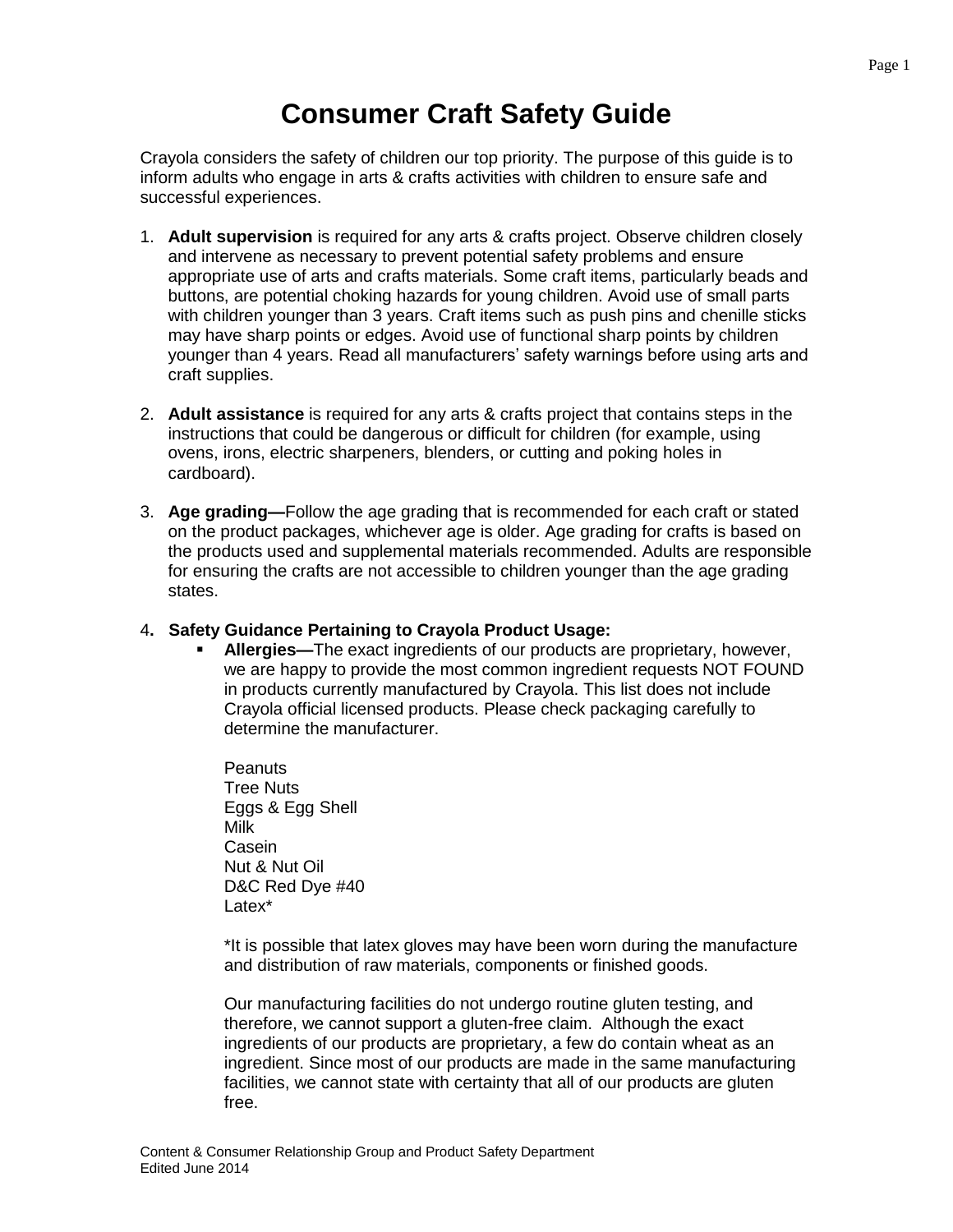For additional assistance, please call us at 1-800-272-9652 weekdays between 9 AM and 4 PM Eastern Time.

- **Crayola Color Explosion® Black, Crayola Extreme Coloring: Color Rush, and Crayola Color Wonder™**—Wash hands well with soap and water after use.
- **Crayola Fabric Crayons**—Heating fabric crayons with an iron should be done in a well-ventilated area. Overheating wax crayons during ironing may release irritating fumes. Ironing must be done by an adult.
- **Melting Crayola Crayons**—Melting crayons for an arts & crafts project should be done in a well-ventilated area. Heating crayons in a home oven or microwave oven is not recommended. Overheating wax crayons may release irritating fumes. Melting must be done by an adult.
- **Crayola Glitter Glue**
	- o " **WARNING: CHOKING HAZARD**—Small parts. Not for children under 3 years. Not for use on skin." The caps on these products are small parts.
	- o These products are not to be used as body/face paint.
- **Crayola Glow Explosion™**
	- o Should only be used by children 6 years and older.
	- o Wash hands well with soap and water after use.
- **Crayola Modeling Materials including Crayola Model Magic, Crayola Air-Dry Clay, and Crayola Dough**
	- o Keep away from open flames. Do not use to make candleholders, hot plates, trivets, or other similar objects that will be used or placed near fire and other heat sources.
	- o Do not put in an oven, microwave, or kiln.
	- o Do not make into vessels/containers that will hold unpackaged food.
	- o The use of modeling material to make items that look like food is discouraged for children younger than age 5 to avoid their confusion with real food.
	- o Unless sealed with a water-resistant glaze, do not make projects exposed to or immersed in water, such as boats or outdoor bird feeders. They would disintegrate when exposed to moisture.
	- o Crayola Dough—contains gluten (wheat flour) as an ingredient.
	- o For information regarding specific ingredients or allergic concerns, please call our Consumer Affairs department at 1-800-272-9652 weekdays between 9 AM and 4 PM EST.
- **Crayola Washable Paints**—Not for use as body/face paint.
- **3-D glasses—**Should only be used for viewing 3-D images. Do not wear for long periods of time or while performing physical activities. Not to be used as sunglasses.
- **Photosensitivity to Flashing Lights and Patterns—For Crayola products** that contain flashing lights and patterns: " **WARNING:** People who are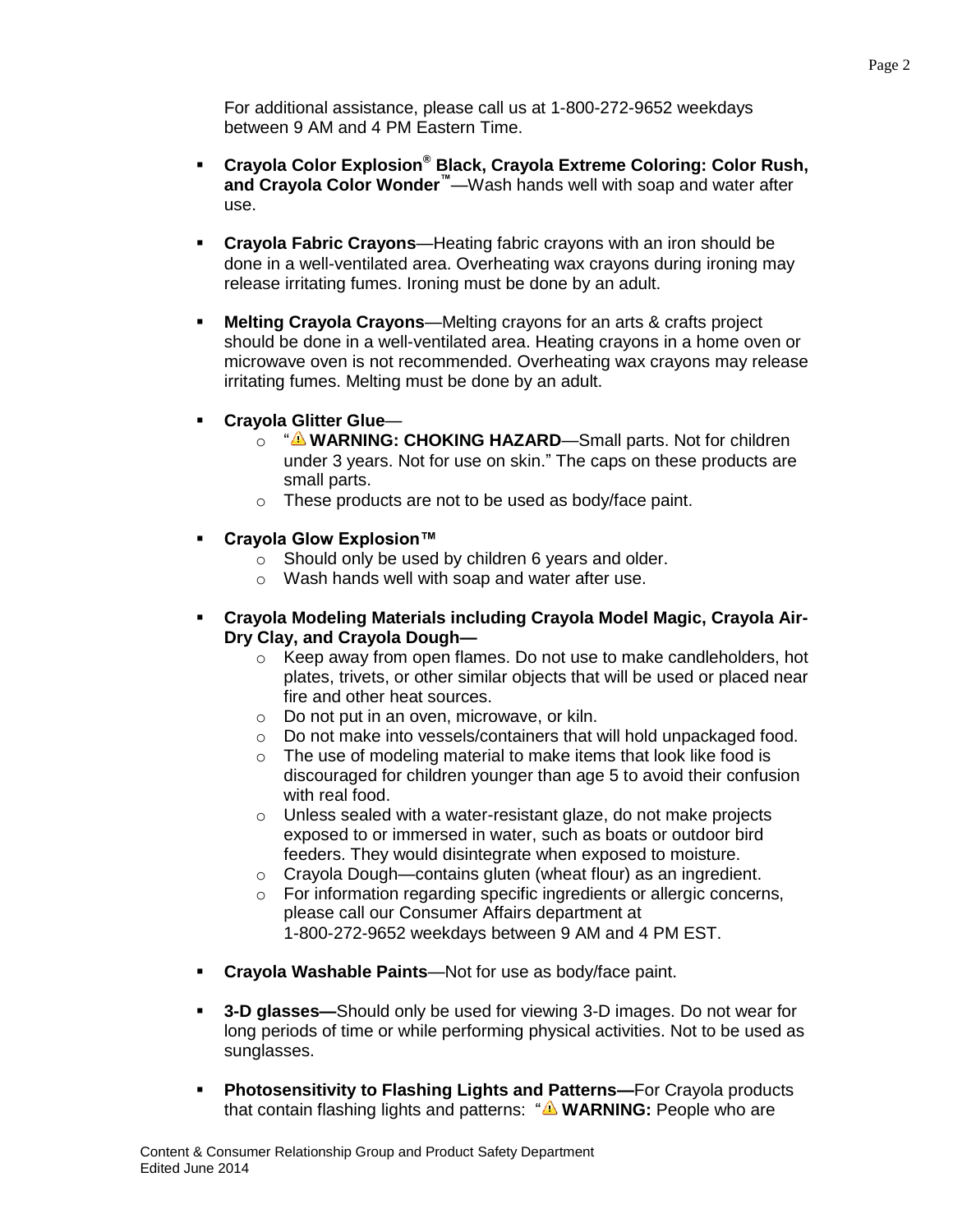photosensitive (have had seizures induced by flashing lights and patterns) should not use this toy without first consulting a doctor. There is a possibility that photosensitivity may occur in children who have no history of prior seizures or epilepsy."

- **Scissors—**"ATTENTION: The cutting edges of scissors are sharp and care should be taken whenever cutting or handling." Blunt-tip scissors should be used only by children 4 years and older. Pointed-tip scissors should be used only by children 6 years and older.
- **Silly Putty®**—"Direct contact can cause product to stick to hair, including eyebrows and eyelashes. Not intended for use as ear plugs. **A WARNING: CHOKING HAZARD**—Small parts. Not for children under 3 years."

## **5. Safety Guidance Pertaining to Popular Crafts:**

- **Costumes and masks—"<sup>A</sup> CAUTION:** When children wear hand-crafted costumes and masks, make sure the crafts do not obstruct the child's vision and hearing, or impede movement. Keep away from open flames." Do not use fabric or raffia on wearable costumes and masks because these items do not pass costume flammability tests. Wearable masks are those held in place on the face with elastic, yarn, or other materials.
- **Food related crafts**—Art supplies that have not been specifically developed for and labeled as "food grade" should not be used on food – or on items that are likely to come in direct contact with food such as egg shells.
- **Kites—"<sup>A</sup> CAUTION**: Do not fly over or near electric power lines, trees, buildings, radio-TV antennas, or any other obstruction. Avoid flying over spectators, moving traffic, within 5 miles (8.05 km) of an airport, or more than 400 ft. (121.92 m) high. Fly in an open area. NEVER fly a kite in extremely high winds, in thunderstorms, or with wire, wet twine, metallic string, or cord containing any conductive or metallic materials whatsoever. Do not try to recover a kite from electric power lines or other high or dangerous places."
- **Outdoor crafts—**Choose safe outdoor areas, away from traffic and dangerous equipment. Close adult supervision is required.
- **Pretend play and crafts—should not encourage or depict violent behaviors.**

## 6. **Supplemental Materials Safety Guidance:**

- **Balloons—"<sup>A</sup> WARNING: CHOKING HAZARD—Children under 8 years can** choke or suffocate on uninflated or broken balloons. Adult supervision is required. Keep uninflated balloons away from children. Discard broken balloons at once." Mylar<sup>®</sup> balloons may be used with children younger than 8 years.
- **Fabric and raffia** should not be used in crafts that are wearable costumes or masks, due to flammability risks.
- **Feathers** should not be used in children's crafts due to the high risk of flammability.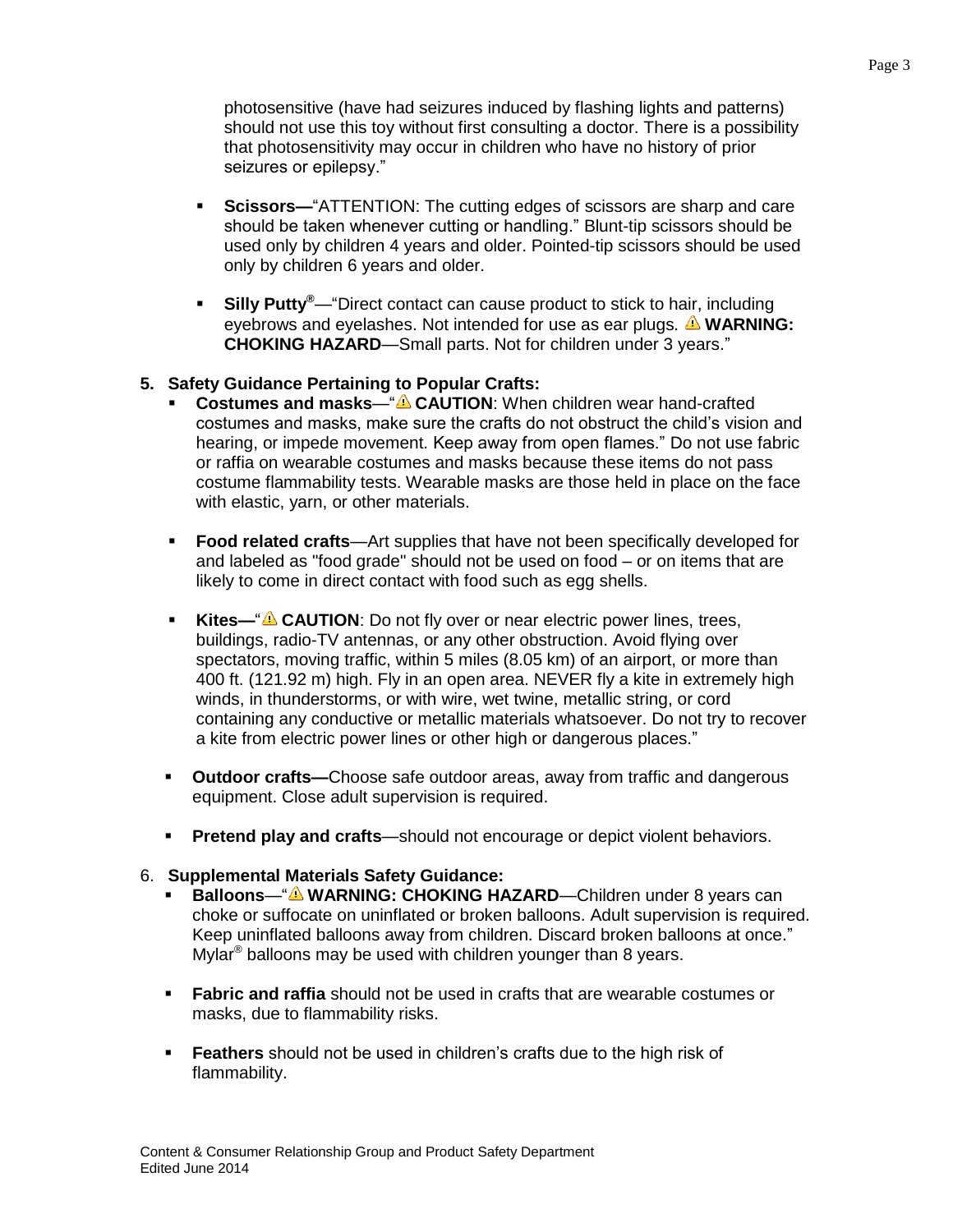- **Magnets—"<sup>A</sup> WARNING**: Only use common magnets that have a weak attractive force, for example, magnetic tape or flexible refrigerator magnets. Never use permanent, high-attractive-force magnets, for example, rare earth magnets or magnets used in motors." If magnets being used are small parts, **WARNING: CHOKING HAZARD—**Small parts. Not for children under 3 years."
- **Mirrors, picture frames, and clay pots**—Close adult supervision is required when children use craft materials that could shatter or break.
	- o Handheld mirrors, picture frames with glass, ceramic pots, and similar breakable items may be used only by children 8 years and older.
	- o For children 7 years and younger, use unbreakable materials such as wood or sturdy plastic picture frames, unbreakable mirrors, and plant pots that will not shatter into sharp edges.
- **Modeling tools**—Use the least dangerous point or edge sufficient to do the job. For example, craft sticks, plastic knives and forks, and cookie cutters can cut or carve modeling materials.
- **Plastic bags—"<sup>A</sup> WARNING:** Plastic bags can be dangerous. To avoid danger of suffocation, keep bag away from babies and children."
- **Protective coating & fixatives**—Avoid using spray paints, solvents, and nail polish as fixatives for any craft. Instead, laminate with clear plastic adhesive paper such as Con-Tact $^{\circledast}$  paper, coat with a diluted mixture of equal parts Crayola School Glue and water, blend paint with Crayola Tempera Mixing Mediums, or coat with a nontoxic acrylic glaze, as suitable for the project.
- **Recycled household items**—Whenever a Crayola arts & crafts project involves recycled materials, any item that has sharp edges or potential for hazardous exposure must be avoided. Additional safety guidance for use of recycled materials in arts & crafts projects:
	- o **Recycled cardboard tubes**—should be paper towel tubes, gift-wrap tubes, or long cardboard tubes that can be cut to any length. Health professionals caution against using recycled toilet paper tubes for arts & crafts projects because of potential fecal contamination.
	- o **Recycled containers—**must be clean and safe. Do not use containers that contained bleach or other harmful chemicals (for example, household cleaners, dishwasher or laundry detergents.) Do not use recycled metal cans that have sharp edges (for example, lids removed by household can openers.)
	- o **Recycled egg cartons**—Foam cartons must be washed with hot soapy water prior to use. Cardboard egg cartons cannot be sufficiently cleaned and should not be used.
	- o **Recycled foam produce trays**—should be washed in hot, soapy water. No meat or poultry trays should be used.
	- o **Recycled plastic shower curtains**—should not be used as drop cloths for arts & crafts projects. Instead use old beach towels, tablecloths, or bed linens to cover surfaces.
- **Sponges, foam, and other expandable materials**—Should not be used with children 3 years old and younger.